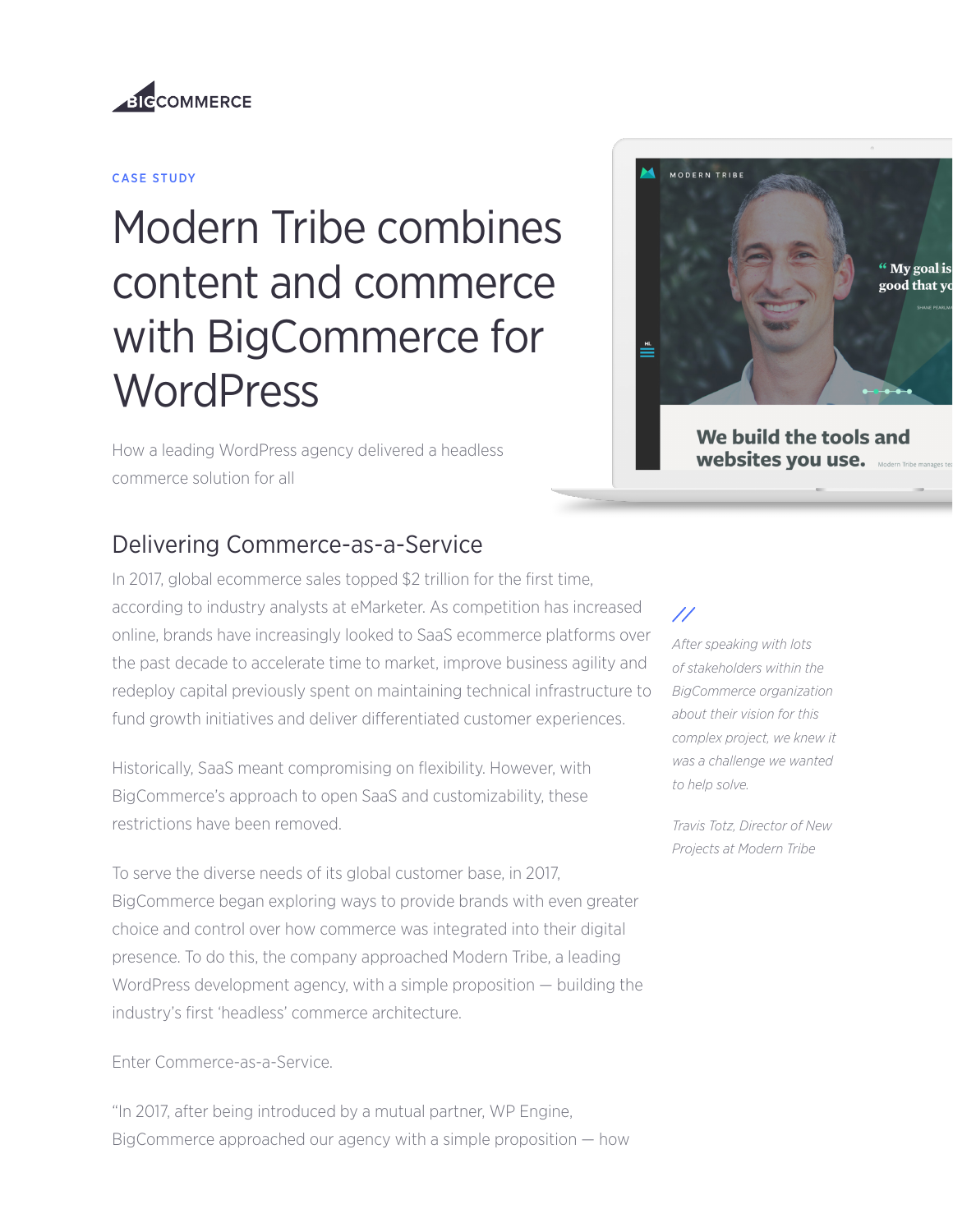do we enable brands to reap all of the benefits of SaaS ecommerce, while also providing best-in-class choice and a developer-friendly approach to delivering ecommerce websites without compromise?" says Travis Totz, Director of New Projects at Modern Tribe. "After speaking with lots of stakeholders within the BigCommerce organization about their vision for this complex project, we knew it was a challenge we wanted to help solve."

BigCommerce tasked Modern Tribe to build its first-ever CaaS integration, *BigCommerce for WordPress*, enabling millions of WordPress developers and websites to seamlessly deliver engaging commerce experiences through the WordPress content management system while centrally managing catalog, customer, and order data through BigCommerce.

# Unlocking the Power of WordPress + **BigCommerce**

WordPress powers more than 30 percent of all websites and millions of businesses around the world, bringing brands large and small and their content to life. However, despite the significant size and scale of the WordPress community, it lacks access to modern, full-featured ecommerce solutions, particularly those built for high-volume businesses.

The vision for the *BigCommerce for WordPress* plugin was to enable content-first brands and developers to gain the ability to build and manage ecommerce experiences directly on the WordPress platform, improving storefront performance and customization capabilities while powering all commerce-related management through a purpose-built SaaS ecommerce platform.

# The Modern Tribe Success Story

Modern Tribe was founded fifteen years ago as a freelance agency. Since then, the company has evolved into a digital design and development agency specializing in user experience, content strategy, publishing, and product development. The team specializes in WordPress at scale, and its most widely known plug-in, The Events Calendar, is the most widely adopted calendar plugin within the WordPress space.

 $^{\prime\prime}$ 

*The ultimate goal of the BigCommerce for WordPress project was to provide a solution that would benefit both the WordPress community as well as the BigCommerce community.*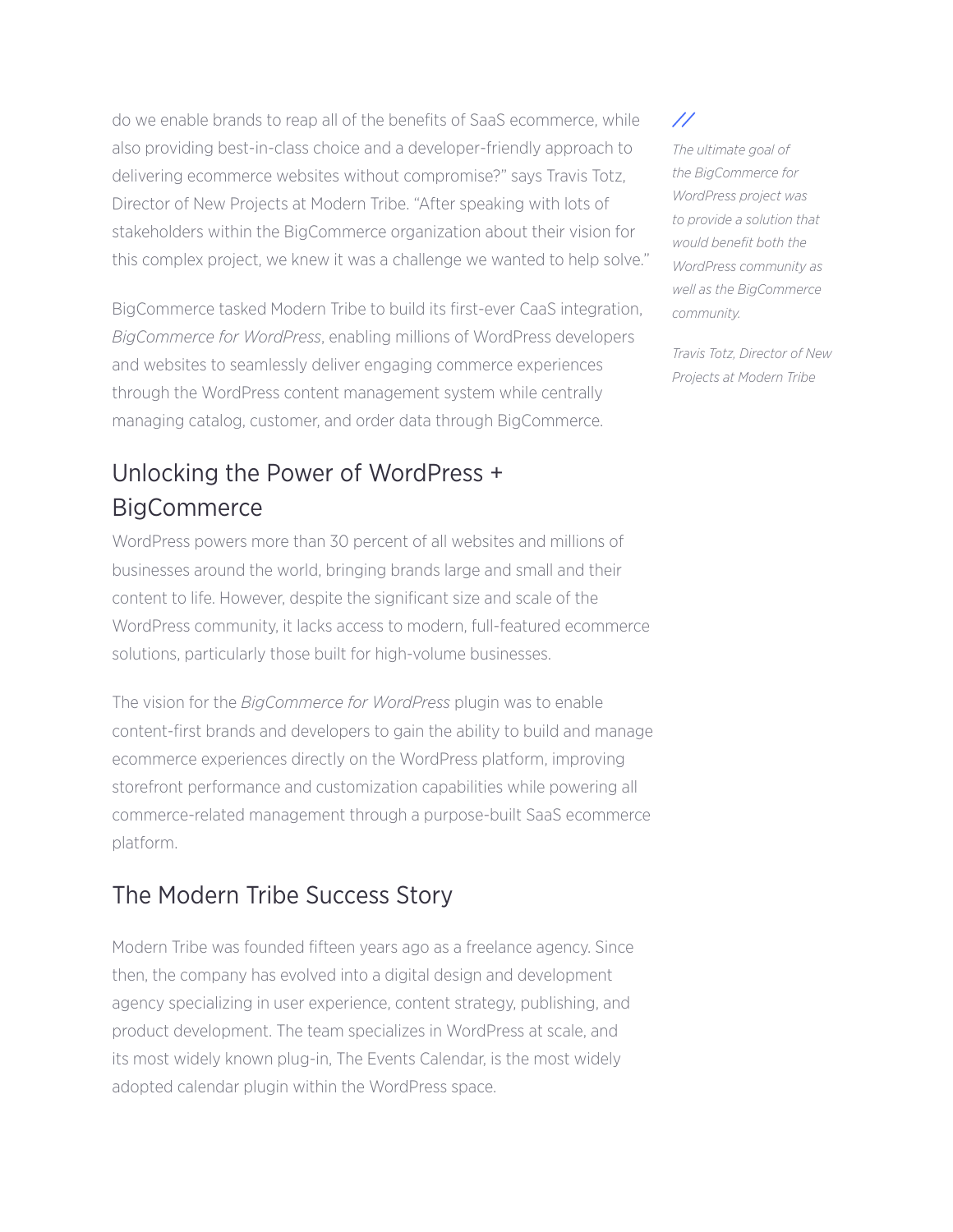The agency focuses on solving complex problems through technology by building enterprise solutions that address both internal and external challenges for its clients. In 2017, BigCommerce approached Modern Tribe to gauge its interest in collaborating to develop the industry's first WordPress integration for a full-featured SaaS ecommerce platform.

# The Highly Extensible Plugin Solution

From the very beginning, Modern Tribe set out to build an integration the WordPress way, delivering value to the community and creating something developers can make their own. Modern Tribe understood what mattered most to the community and the integration reflects the WordPress culture of empowerment, inclusion, and individuality.

The integration enables brands to import a copy of its product catalog with a robust commerce feature so brands can build what they need for storefront experiences.

In addition, the enterprise-grade connector supports WordPress's standard method of overriding template files to ease modification of out-of-the-box designs. Product cards, lists, and carts are customizable without risking plugin updates that will undo changes.

### Benefits for Brands

*BigCommerce for WordPress* offers great benefits for brands.

For brands, the experience of seamless content-and-commerce experiences is new. Merchants now have access to industry-leading ecommerce capabilities necessary to accelerate online businesses without compromising site content or user experiences. Merchants can enjoy an efficient experience that enhances ecommerce functionality as needed.

WordPress developers can quickly integrate end-to-end commerce capabilities to an existing site experience using BigCommerce's large ecosystem of apps and sizable catalog of fully-integrated payment and shipping methods to build an ecommerce offering tailored to suit business needs.

 $^{\prime\prime}$ 

*BigCommerce's commitment to open SaaS was a big driver in our decision to take on the project. The free integration lives within and is supported through the WordPress. org plugin directory. BigCommerce does development the WordPress way and supports the WordPress way as well.*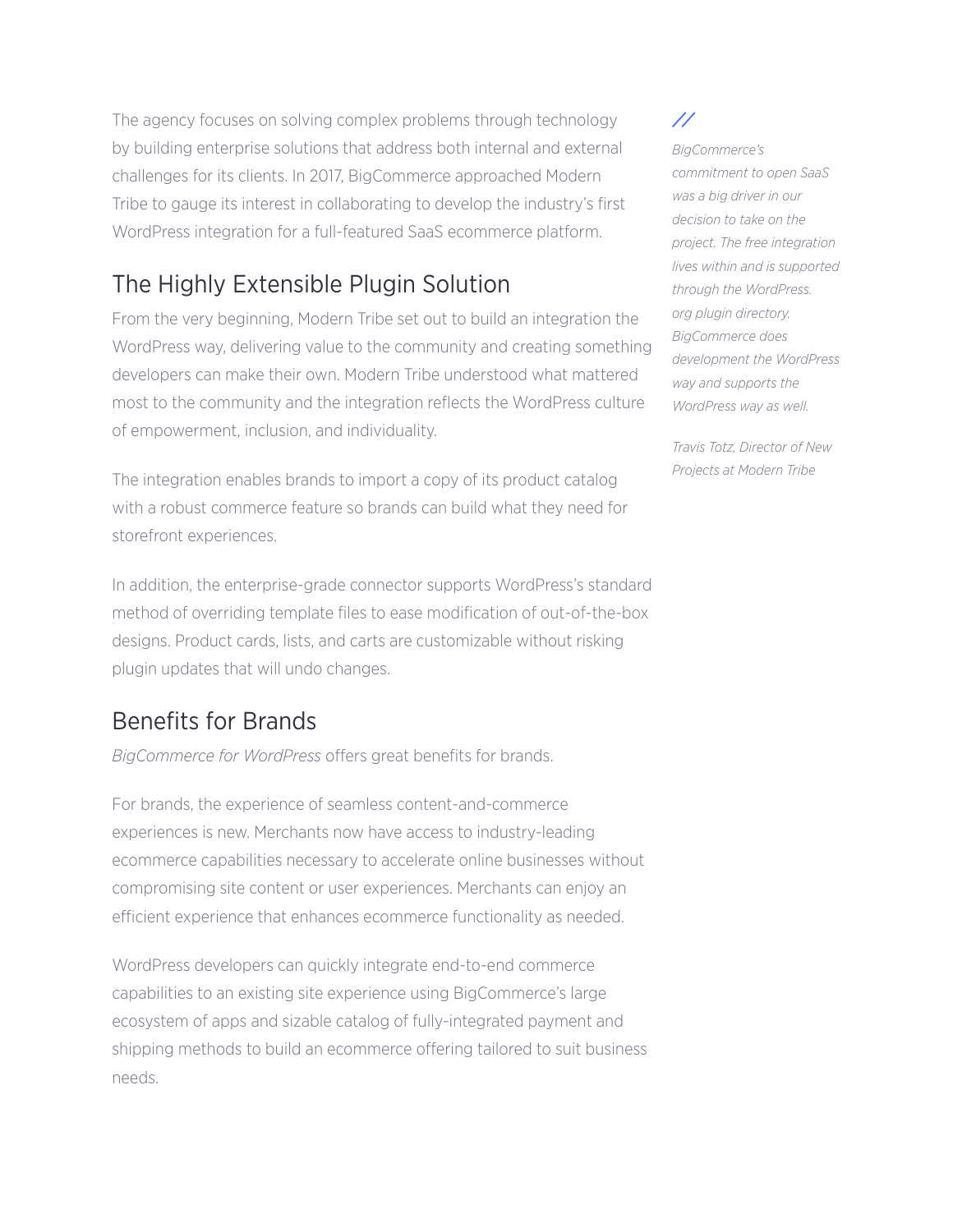Lastly, BigCommerce guarantees a secure, PCI compliant checkout, enabling merchants to deliver a superior website experience without the added concern of managing and maintaining PCI compliance, and GDPR compliance for those operating globally.

# Benefits for Developers

Developers experience improved benefits with *BigCommerce for WordPress*. WordPress developers get full catalog data access within WordPress, and the BigCommerce integration enables developers to port over a copy of the product catalog with a robust commerce feature set in order to build whatever they need for their storefront experience.

In addition, the plugin supports WordPress's standard method of overriding template files so developers can modify out-of-the-box designs without risking plugin updates that will undo their changes.

#### Benefits experienced by Modern Tribe

*As told by Travis Totz, Director of New Projects, Modern Tribe*

The ultimate goal of the *BigCommerce for WordPress* project was to provide a solution that would benefit both the WordPress community as well as the BigCommerce community.

BigCommerce's commitment to open SaaS was a big driver in our decision to take on the project. The free integration lives within and is supported through the WordPress.org plugin directory. BigCommerce does development the WordPress way and supports the WordPress way as well.

We've recently become an official Partner with BigCommerce. As part of our collaboration together, we learned enough about the program to see how mutually beneficial it is. From what I've experienced thus far with BigCommerce, I believe the program will connect us with clients determined to tackle some unique integrations with both BigCommerce and WordPress.

#### 77

*We're looking forward to experiencing more high value collaborations through the BigCommerce partner program.*